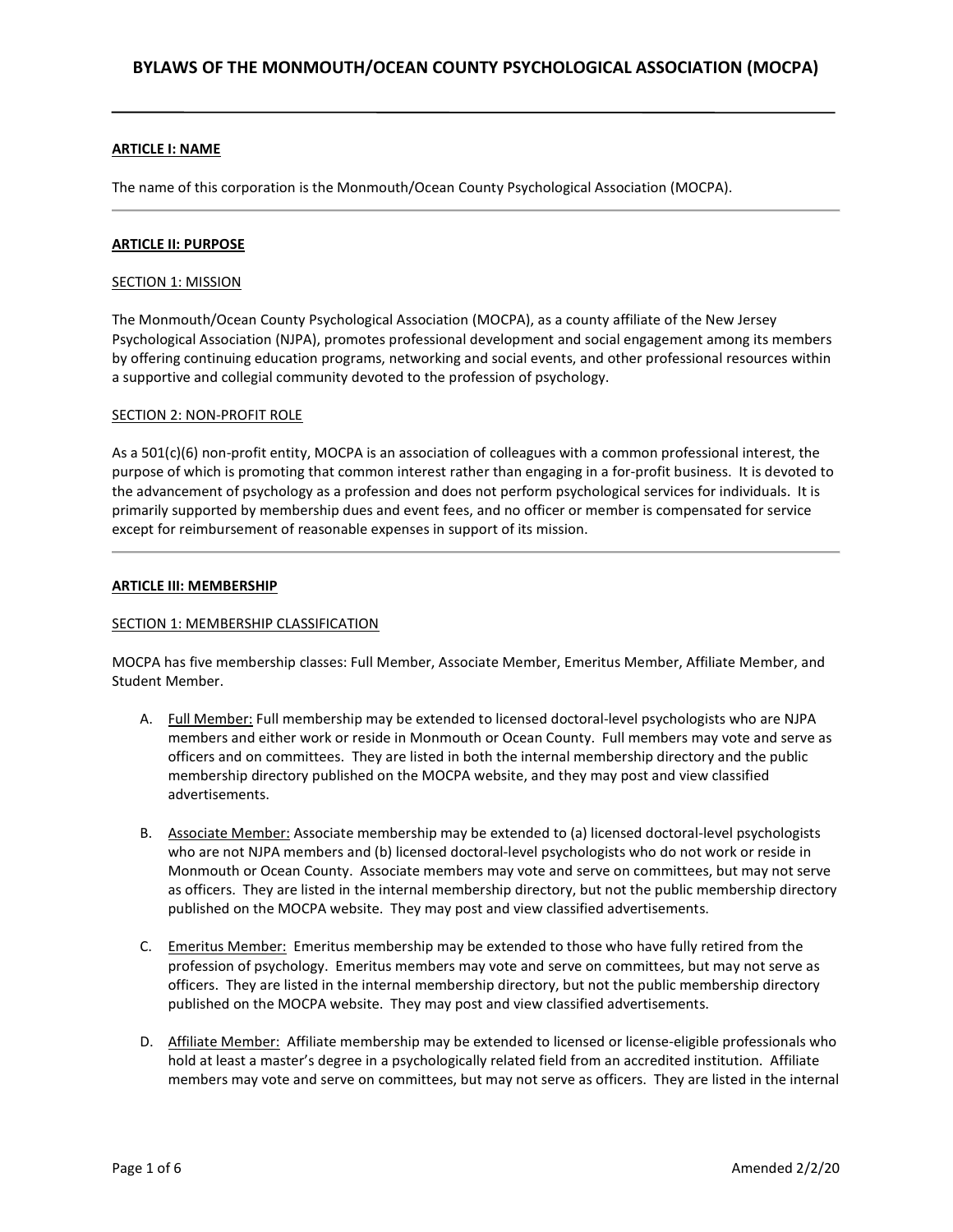membership directory, but not the public membership directory published on the MOCPA website. They may post and view classified advertisements.

E. Student Member: Student membership may be extended to graduate students in a psychologically related academic program from an accredited institution. Student members may vote and may serve on committees, but may not serve as officers. They are listed in the internal membership directory, but not the public membership directory published on the MOCPA website. They may post and view classified advertisements.

# SECTION 2: MEMBERSHIP ENROLLMENT

Candidates for membership submit an application and the appropriate dues payment determined by membership class. Applications may be denied if eligibility requirements are not met, dues are not paid, or applicants are not in good standing.

# SECTION 3: MEMBERSHIP TERMINATION

Membership may be terminated if member conduct injures or adversely affects MOCPA's reputation or is contrary to or destructive of its purposes. Charges are submitted in writing to the officers of the association who investigate the charges and counsel the accused. If charges are not resolved to the mutual satisfaction of the officers and the accused, they are referred to NJPA for further adjudication. If charges are sustained by NJPA, or are considered to be irreconcilable, then the accused may be terminated from membership by a two-thirds vote of the officers.

Membership and all its privileges may also be terminated as a result of non-payment of dues. Membership may be reinstated upon successful reapplication and payment of dues.

#### SECTION 4: MEMBERSHIP PRIVILEGES

All members are granted the following privileges: voting on all matters presented to membership by the board, invitation to the annual business meeting, access to board meeting minutes, participation in continuing education programs (both presenting and attending), invitations to networking events and social gatherings, inclusion in the internal membership directory, access to classified advertisements, and voluntary service on committees. In addition, Full Members may also serve as officers and are included in the public membership directory posted on the MOCPA website.

#### SECTION 5: MEMBERSHIP VOTING

All members have voting privileges. Officer elections or other association matters presented to the membership are voted upon via online survey and are determined by a majority vote.

#### ARTICLE IV: LEADERSHIP

#### SECTION 1: OFFICER RESPONSIBILITIES

MOCPA officers may include the President, Past-President, President-Elect, Secretary, Treasurer, Representative to the NJPA Executive Board, Continuing Education Coordinator, Special Events Coordinator, and Media Coordinator. These nine positions ideally constitute the MOCPA board; however, a board with a minimum of a President, Secretary, and Treasurer may also function.

A. President: The President presides over all MOCPA meetings and prepares meeting agendas, including the annual report delivered at the annual business meeting. The President executes authorized board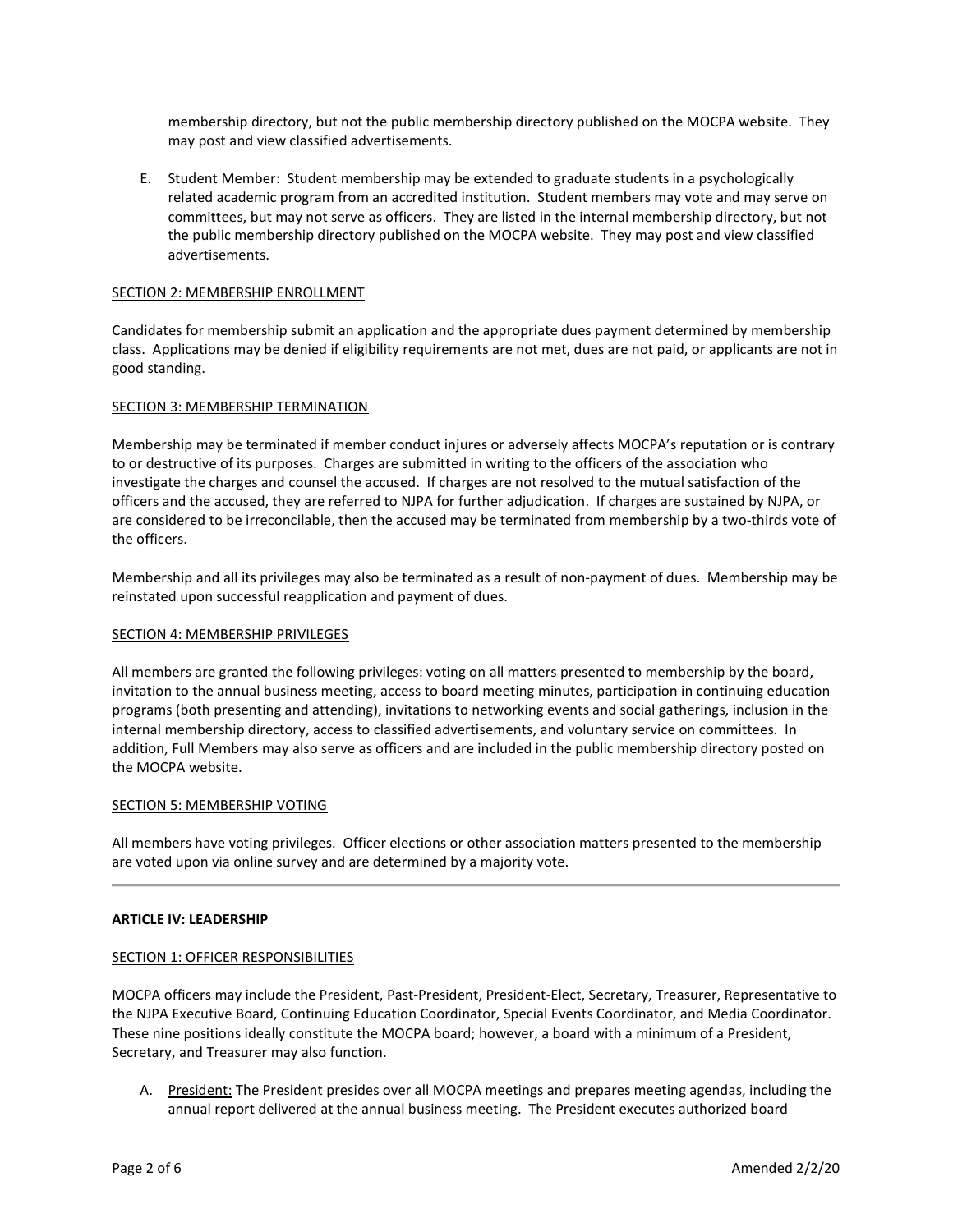business and ensures that all board projects proceed as planned. The President has the authority to sign contracts, documents, checks, and debit/credit cards and determines how unexpected board vacancies are handled. In board voting matters, the President determines the outcome in the event of a tie. The President also serves as a representative to the NJPA Affiliate Caucus, attending respective meetings as required and communicating MOCPA business to the NJPA Affiliate Caucus Chairperson as needed. The President shares with the Secretary the maintenance of MOCPA records, including but not limited to, the articles of incorporation and bylaws. The President is thoroughly familiar with the current version of MOCPA bylaws. Following the election of a new President, the current President assumes the role of Past-President.

- B. Past-President: The Past-President serves as a resource for historical board business and offers informal guidance to the board as needed. The Past-President assumes the role of President in the event the President becomes incapacitated.
- C. President-Elect: The President-Elect gains familiarity with board proceedings and assists with board business as needed. The President-Elect assumes the role of President upon completion of the current President's term. The President-Elect also assumes the role of the President in the event the President becomes incapacitated and the Past-President is unable to assume the role.
- D. Secretary: The Secretary prepares meeting minutes of all board meetings, including the annual business meeting. The Secretary submits the prior meeting minutes to the board at each board meeting for approval. The Secretary forwards approved board minutes to the Media Coordinator so that they may be uploaded onto the MOCPA website. The Secretary also serves as Membership Coordinator and informs NJPA of that role each January. The Secretary appropriately recruits new MOCPA members from among those identified by NJPA as being newly licensed psychologists or newly enrolled NJPA members. The Secretary maintains an internal directory of all MOCPA members, as well as a public directory that includes only full members, and an informal directory of interested volunteers. The Secretary reviews membership applications and renewals, adding and removing members from these three directories as appropriate. The Secretary also forwards these changes to the Media Coordinator so that members may be added to or removed from the public directory published on the website. The Secretary shares with the President the maintenance of MOCPA records, including but not limited to, the articles of incorporation and bylaws. The Secretary assumes the role of President in the event the President becomes incapacitated and when neither the Past-President nor the President-Elect can assume the role.
- E. Treasurer: The Treasurer prepares a financial report for each board meeting, as well as an annual summary report delivered at the annual business meeting, and submits them for board approval. The Treasurer forwards approved reports to the Secretary so that they may be included in the board meeting minutes. The Treasurer oversees the collection of membership dues, event fees, and other revenue, as well as the payments for special events, continuing education programs, website fees, and other expenditures and reimbursements. The Treasurer is knowledgeable about the parameters of MOCPA's bank account, handles bank transactions, engages in appropriate bookkeeping, and maintains MOCPA's relationship with the bank. The Treasurer shares check-signing and debit/credit card authority with the President. The Treasurer is responsible for filing relevant tax-related forms with the State of New Jersey and the Internal Revenue Service, including but not limited to IRS Form 990-N (or Form 990 or 990-EZ as appropriate), to be filed by the 15<sup>th</sup> day of the fifth month after the close of each tax year. The Treasurer assumes the role of President in the event the President becomes incapacitated and when the Past-President, President-Elect, and Secretary are all unable to assume the role.
- F. Representative to the NJPA Executive Board: The Representative to the NJPA Executive Board attends monthly NJPA Board meetings and actively participates in NJPA Board business, but does not have voting privileges. The Representative to the NJPA Executive Board serves as a conduit between MOCPA and NJPA and keeps MOCPA leadership informed of relevant NJPA business. The Representative to the NJPA Executive Board may also serve as a representative to the Affiliate Caucus, along with the President.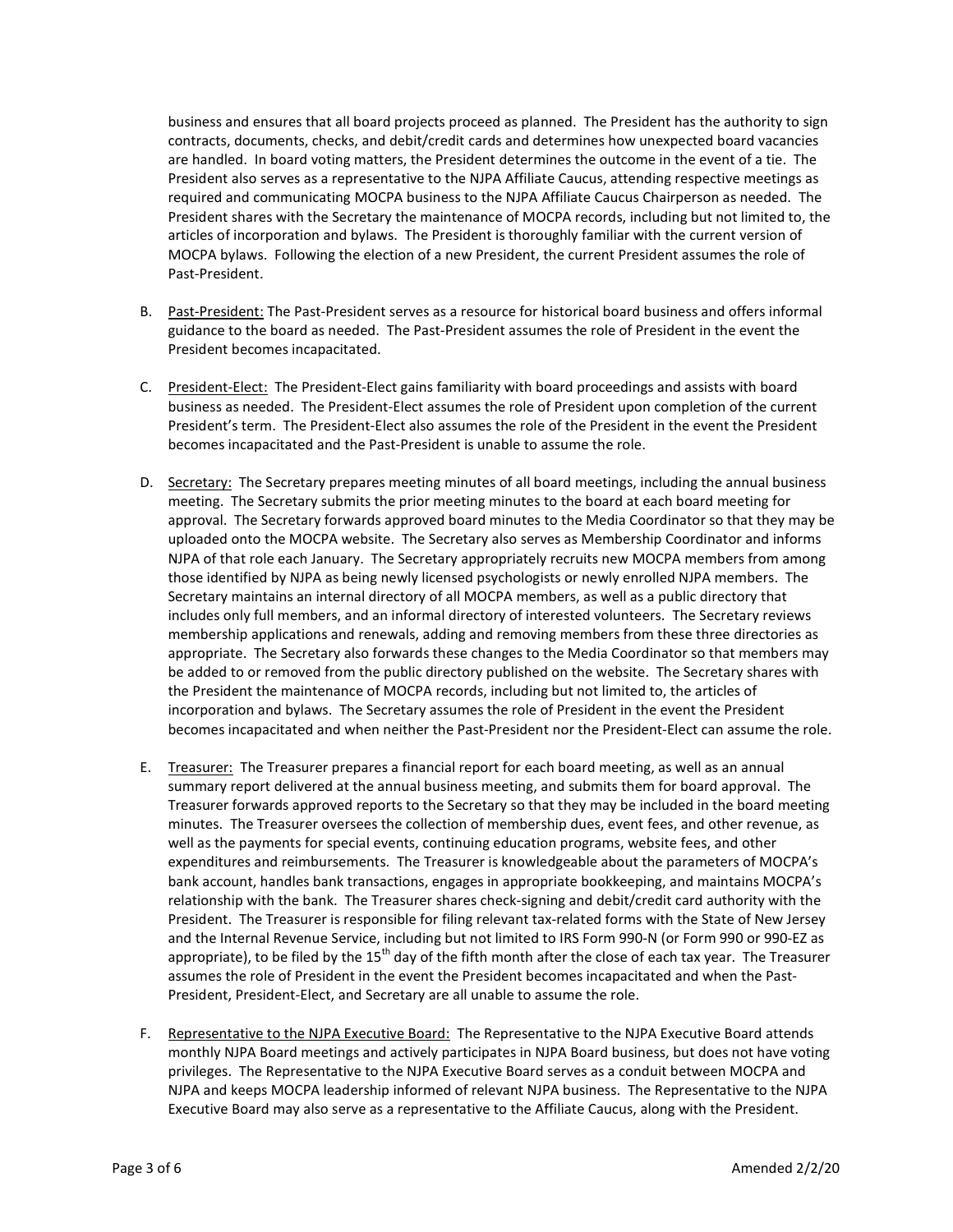- G. Continuing Education Coordinator: The Continuing Education Coordinator maintains current knowledge of the New Jersey Board of Psychological Examiners' criteria for approved continuing education. The Continuing Education Coordinator also maintains current knowledge of the American Psychological Association (APA) criteria that continuing education speakers and sponsors must follow when developing, delivering, and hosting a presentation approved for continuing education credits. The Continuing Education Coordinator may seek guidance from NJPA's Committee on Continuing Education Affairs as well as the APA, among other resources. The Continuing Education Coordinator recruits prospective speakers and guides them through the process of developing and delivering an APA-approved continuing education presentation. The Continuing Education Coordinator collaborates with the Special Events Coordinator in planning for continuing education presentation needs within a given venue. The Continuing Education Coordinator ensures that both speakers and attendants of continuing education presentations receive the appropriate continuing education credits. The Continuing Education Coordinator maintains appropriate records of continuing education events. In the event the Continuing Education Coordinator position is vacant, the President or the President's designee will perform these duties until the position is filled.
- H. Special Events Coordinator: The Special Events Coordinator researches potential venues and vendors for special events and presents options for board consideration. The Special Events Coordinator contracts with approved venues and vendors and collaborates with their representatives in order to bring special events to fruition, including the facilitation of registrants' special needs (e.g. dietary, mobility, etc.) The Special Events Coordinator consults with the Media Coordinator regarding the advertisement of special events, the dissemination of electronic invitations, and the collection of online event fees. The Special Events Coordinator also consults with the Treasurer regarding the collection of event fees and the payment of event expenditures. When special events involve continuing education programs, the Special Events Coordinator consults with the Continuing Education Coordinator to ensure all program needs are included in special event planning. In the event the Special Events Coordinator position is vacant, the President or the President's designee will perform these duties until the position is filled.
- I. Media Coordinator: The Media Coordinator maintains the MOCPA website and is also responsible for special event advertising, election proceedings, and online surveys. The Media Coordinator's website duties include the advertisement of special events on the website, the addition and removal of members from the public membership directory published on the website, and the uploading of meeting minutes to the website. The Media Coordinator utilizes the MOCPA website and the NJPA Friday Updates (submissions must be made by Wednesday) as advertising mediums, as well as other resources as appropriate. The Media Coordinator utilizes online survey services to facilitate elections and tally votes. The Media Coordinator also disseminates authorized surveys or polls to the membership when requested. The Media Coordinator collaborates with other officers as needed in order to facilitate these tasks. In the event the Media Coordinator position is vacant, the President or the President's designee will perform these duties until the position is filled.

#### SECTION 2: OFFICER ELECTIONS

When term limits are approaching, the board requests self-nominations from the membership and provides each candidate with a nomination form to complete. Candidates may nominate themselves for only one position at each election. Candidates' completed nomination forms and curricula vitae are disseminated to the membership online for consideration prior to voting. Officers are elected by the membership via online survey by majority vote.

#### **SECTION 3: TERMS OF OFFICE**

With the exception of an inaugural board or newly reconstituted board after a period of association suspension, each MOCPA officer serves a term of one to two years. The President-Elect and Past-President each serve a term of one year in their respective capacities. All other MOCPA officers serve terms of two years each. However, in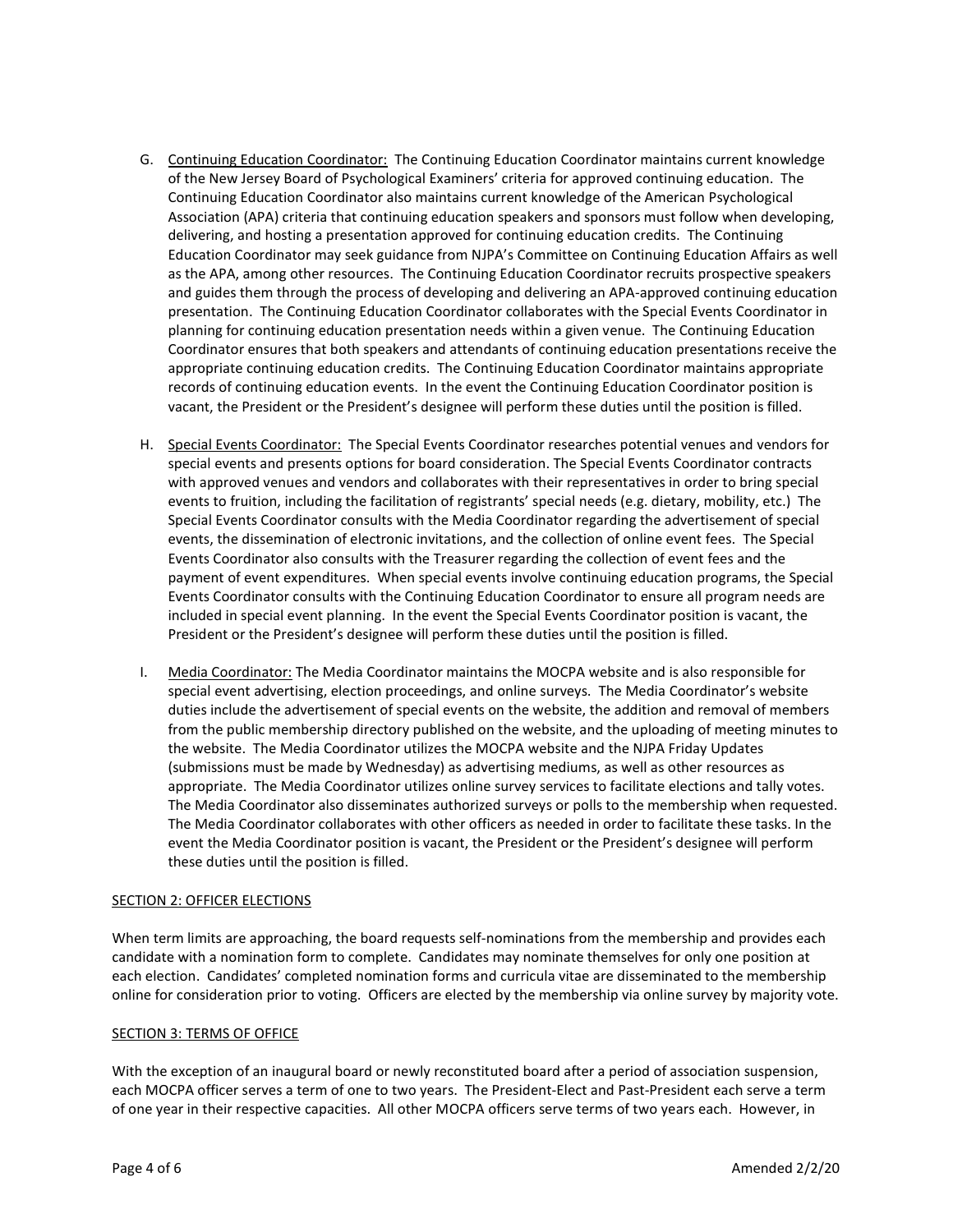order to establish staggered elections for board continuity, the President and approximately half the board members of an inaugural or newly reconstituted board instead serve initial three-year terms. Officers of an established board are elected in alternating years to preserve board continuity via staggered elections. There is no limit on the number of times an officer may run for re-election. Re-elected officers may also serve consecutive terms.

Officers are expected to regularly attend board meetings, fulfill their officer duties responsibly, and behave professionally in the service of the association's purpose. Failure to do so may result in removal from office, determined by a two-thirds vote among the other officers. Written notification of the proposed board vote and the reasons for initiating it is delivered to all officers, including the accused, prior to voting. Removed officers terminate their positions immediately.

The President determines how unexpected board vacancies are handled. The President may also request that a given board member serve an additional year in order to preserve a staggered election sequence and protect board continuity if unanticipated vacancies arise and alter the staggered election pattern.

# SECTION 4: BOARD MEETINGS

Board meetings include only officers and invited guests. General membership and volunteers are not present at board meetings unless invited by the board. Officers are expected to attend each board meeting. In the event that they cannot do so in-person, attempts to participate in meetings via phone conference or video-chat are encouraged, as are written updates distributed to the board in advance of a planned absence.

A majority of officers must be present at board meetings, preferably in-person but also via phone conference or video-chat if necessary, in order to constitute a quorum. When a quorum is not met, the meeting does not proceed and is instead rescheduled.

Meetings are ideally held quarterly and may occur at more or less frequent intervals at the President's discretion. Additional meetings may be scheduled by the President for a specific purpose and may occur in-person or via phone conference or video-chat. Association matters that require officer attention more informally may be discussed via e-mail between meetings.

# SECTION 5: BOARD VOTING

Amendments to membership dues, articles of incorporation, and bylaws, as well as termination of members and officers, all require a two-thirds vote among the officers. All other association matters requiring a vote are determined by simple majority among all the officers. In the event of a tie, the President determines the final outcome. Voting may occur not only in-person, but also via phone conference, video-chat, e-mail, or online survey in order to procure votes from all officers.

#### ARTICLE V: MEMBERSHIP DUES

Dues are determined with respect to membership class and may be amended by a two-thirds vote among the officers.

#### ARTICLE VI: AD HOC COMMITTEES

The board may solicit the membership for volunteers in order to create informal ad hoc committees as needed in order to obtain assistance with given association projects.